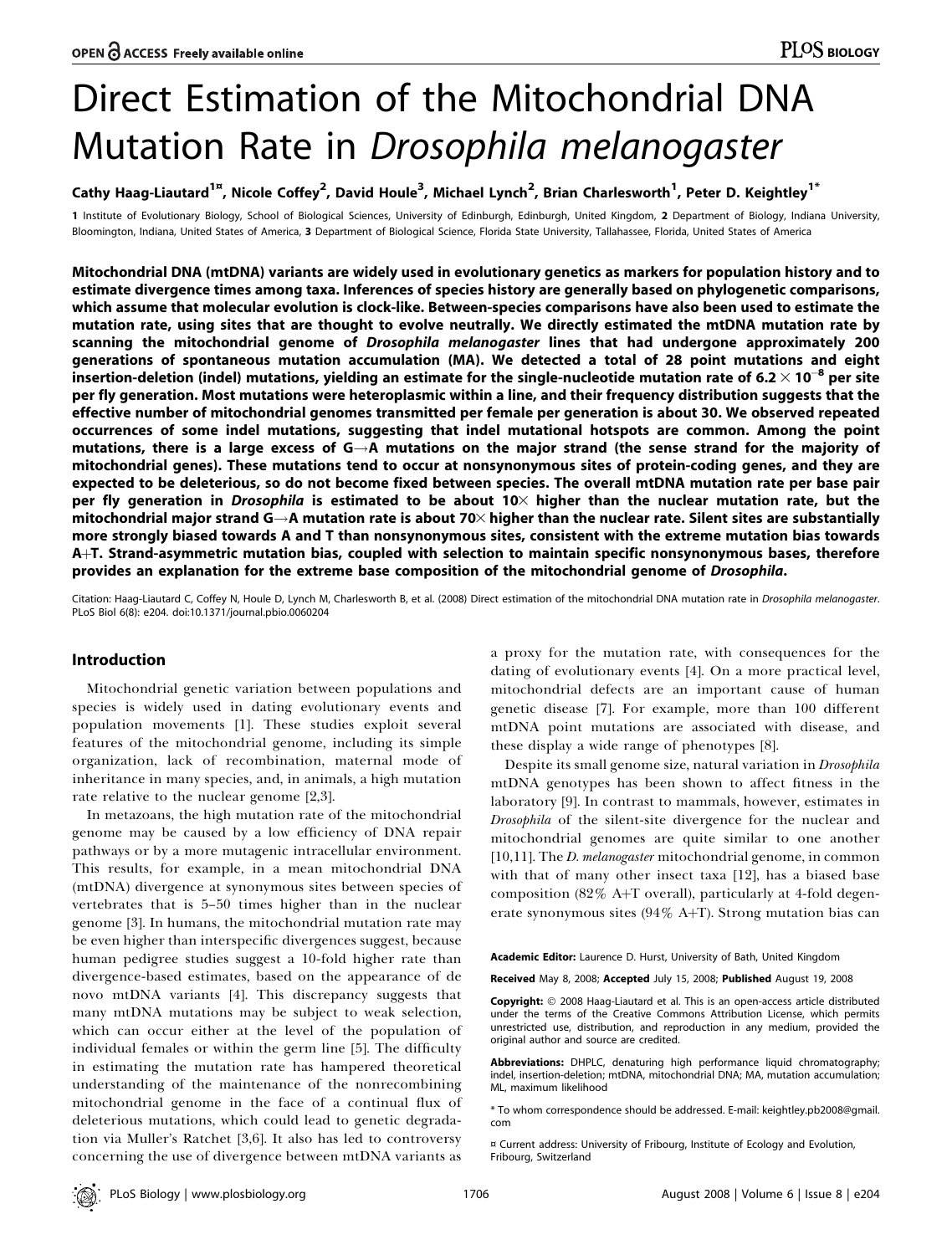# Author Summary

Mitochondria are the energy-producing organelles of the cell, and they contain genetic information encoded on their own genome. Because rates of mutation for mitochondrial genomes are believed to be much higher than those in nuclear DNA, mitochondrial genetic differences between and within species are particularly useful in population genetics, for example, as markers of population movements. We have directly estimated the mutation rate in the mitochondrial genome of the fruit fly Drosophila melanogaster in lines that had been allowed to randomly accumulate mutations in the virtual absence of effective natural selection. We scanned for new mutations by comparing the DNA of different lines by a sensitive mutation detection technique. We show that the mitochondrial mutation rate is about ten times higher than the nuclear DNA mutation rate. Strikingly, however, almost all of the single–base pair mutations that we detected change G to A at an amino acid site of a protein-coding gene. The explanation for this effect seems to be that natural selection maintains the nucleotide G at amino acid sites, whereas most silent sites are under weaker selection and have previously mutated to A or T. The mutation rate for G to A changes is 70 times higher than the nuclear DNA mutation rate. This extreme mutation bias maintains the high  $A + T$ content of the Drosophila mitochondrial genome.

make it difficult to accurately estimate substitution rates from interspecific DNA sequence comparisons of silent sites. Further uncertainty concerning the mutation rate is associated with the potential for purifying selection to reduce the substitution rate. Additionally, mutation rate inference based on between-species substitution rates relies on estimates of the generation time and between-species divergence time, both of which may be difficult to determine with confidence.

Here, we measure rates and properties of new mutations for the *D. melanogaster* mitochondrial genome in a setting that is largely free from selection at the level of individual flies. We use two strategies—direct sequencing and denaturing high performance liquid chromatography (DHPLC)—to scan the mitochondrial genome of mutation accumulation (MA) lines in which the effectiveness of selection at the population level has been reduced by close inbreeding (mostly full-sib mating) for many tens of generations. Most of the mutations we find are heteroplasmic, which we characterise by pyrosequencing. Our results shed light on the origins of the extremely biased base composition of the *Drosophila* mitochondrial genome.

## **Results**

# Scanning the Mitochondrial Genome for New Mutations by Direct Sequencing and DHPLC

We scanned *D. melanogaster* mitochondrial genomes of three sets of MA lines [Madrid, Florida-33 (F-33), and Florida-39 (F-39)] by DHPLC and of two sets (F-33 and F-39) by direct sequencing. The two mutation detection methods were run independently of one other. The mutations detected by DHPLC were subsequently confirmed and characterised by direct Sanger sequencing of the affected line (sequence traces of mutants and wild types are shown in Protocol S1). The frequencies of all mutations within a line were estimated by pyrosequencing or from the heights of sequence traces. Numbers of MA lines of each genotype and bases scanned are shown in Table 1. There was considerable overlap between the bases of the Florida lines scanned by the two methods,

Table 1. Number of MA Lines Analysed and Numbers of Bases Scanned by DHPLC and Direct Sequencing

| <b>MA</b> line<br>Genotype | Number of<br><b>Lines Analysed</b> |            | Number of<br><b>Bases Scanned</b> |            |  |
|----------------------------|------------------------------------|------------|-----------------------------------|------------|--|
|                            | <b>DHPLC</b>                       | Sequencing | <b>DHPLC</b>                      | Sequencing |  |
|                            |                                    |            |                                   |            |  |
| Madrid                     | 56                                 |            | 584,194                           |            |  |
| Florida-33                 | 32                                 | 33         | 326,361                           | 387.664    |  |
| Florida-39                 | 20                                 | 25         | 214,358                           | 288,421    |  |

doi:10.1371/journal.pbio.0060204.t001

although somewhat more were scanned by direct sequencing than by DHPLC (Table 1). Over the whole experiment, a total of 42 variants were detected (Tables 2 and 3). A  $(TA)_6 \rightarrow (TA)_7$ variant at position 5,970 (Table 3) was found segregating at different frequencies in five of the 32 F-33 MA lines (but not in lines of any other ancestral genotype). It therefore seems likely that these variants were present in the expansion phase of the progenitor inbred line from which the F-33 MA lines were derived, and we did not include these variants as genuine de novo mutations in subsequent analyses. An indel variant at position 2,877, segregating in two Madrid lines, was assumed to be a result of cross-contamination within the Madrid MA experiment and was counted as a single event. At positions 8,192 and 13,136, we detected indel variants that were segregating in different pairs of F-39 and Madrid lines. The affected line pairs differed for at least one other site in the same or a different amplicon, and the genotypes of these sites were consistent with other Madrid or Florida lines. The pairs of variants at sites 8,192 and 13,136 were therefore assumed to be genuine independent mutation events. The majority of the 36 events that we considered to be genuine de novo mutations involved a change of a single nucleotide (28 events), whereas the remainder (eight events) were indels that invariably involved changes in the repeat numbers of homopolymer or microsatellite-like sequences (Table 3).

Under a neutral or purifying selection model at equilibrium, the distribution of mutation frequencies at segregating sites is expected to be L-shaped, with a peak close to zero [13]. However, the left peak of the observed distribution of the estimated frequencies of mutations (Figure 1) is between 0.1 and 0.2, and there are few mutations with frequencies in the range 0–0.1. Presumably, the observed distribution was affected by a failure to detect mutations segregating at low frequencies, whereas high-frequency mutations could be detected because the ancestral state is known. We investigate the effect of the tendency to miss low frequency mutations on our estimates below.

#### Comparison between the Mutation-Detection Methods

The mitochondrial genome of the Florida MA lines was independently scanned by DHPLC and by direct sequencing, so this gives an opportunity to compare the efficiencies of the two methods for mutation detection. The results (Table 2 and Tables S1 and S2) suggest that DHPLC was superior to sequencing in the present experiment, because five mutations detected by DHPLC were not detected by sequencing of the corresponding regions. The mutations detected by DHPLC are unlikely to be false positives, because they were confirmed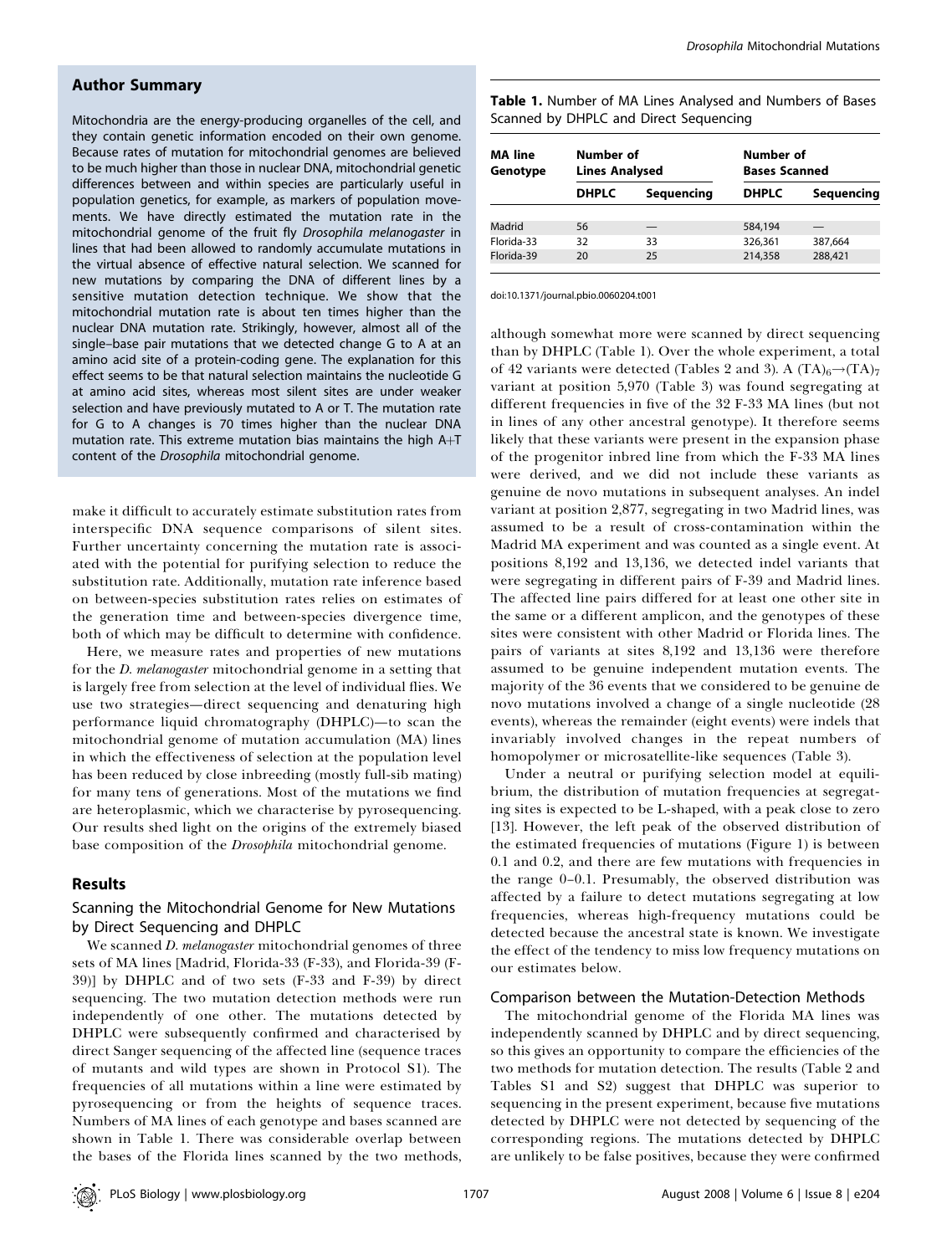| <b>MA Line</b><br>Genotype | <b>Point Mutations</b> |            | <b>Indel Mutations</b> |            |  |
|----------------------------|------------------------|------------|------------------------|------------|--|
|                            | <b>DHPLC</b>           | Sequencing | <b>DHPLC</b>           | Sequencing |  |
|                            |                        |            |                        |            |  |
| Madrid                     | 22                     |            | 4                      |            |  |
| Florida-33                 | 5                      | ੨          |                        | 0          |  |
| Florida-39                 | $\Omega$               |            | 3                      | 0          |  |

doi:10.1371/journal.pbio.0060204.t002

by direct sequencing of the affected lines and by pyrosequencing using independent PCRs each time. Two of the mutations detected by DHPLC but not by sequencing were segregating at low frequencies; this will often generate differences in sequence traces that are difficult to discern. A single mutation was detected by sequencing, but not by DHPLC of the corresponding genomic segment. A low rate of failure to detect mutations by DHPLC has been noted previously [14–16]. We use the DHPLC results in subsequent analysis, augmented by the one mutation that was only detected by direct sequencing.

## Estimates of mtDNA Mutation Rate and Effective Population Size

Few mutations were detected in the Florida MA lines, so we pooled F-33 and F-39 data (which were derived from a common base population) in the analysis reported below. We estimated the overall mutation rate per site per fly generation  $(\mu)$  by a simple approximation of the ratio of the sum of the estimated frequencies of the mutations within lines to the total number of bases scanned (Equation 2). The new mutations that arise in a line each generation will drift to

| Line                 | <b>Position</b> | <b>Mutation</b>                 | <b>Effect</b>                           | <b>Frequency</b> | <b>Context</b>                                        |
|----------------------|-----------------|---------------------------------|-----------------------------------------|------------------|-------------------------------------------------------|
|                      |                 | $G \rightarrow A$               | $Val \rightarrow$ lle                   | 0.56             |                                                       |
| M79<br>M31           | 1675<br>2693    | $G \rightarrow A$               | $Tip \rightarrow Stop$                  | 0.69             | ATTTTTTTATARTTATACCTATTA<br>TAAATAATAAATRATTAAAAAGTCA |
| F33.42               | 2875            | $T \rightarrow A$               | $Phe \rightarrow He$                    | $\mathbf{1}$     | <b>TTATTCTTTTTTWTTATTATTTGAG</b>                      |
| M76                  | 2877            | $(T)9\rightarrow(T)8$           | frame shift                             | 0.25             | GGAATTTTATTC[ <b>T</b> ], ATTA                        |
| M144                 | 2877            | $(T)9\rightarrow(T)8$           | frame shift                             | 0.63             | GGAATTTTATTC[T], ATTA                                 |
| F33.14               | 3254            | $G \rightarrow A$               | $\mathsf{Gly}{\rightarrow}\mathsf{Ser}$ | 0.97             | <b>TTTCTTTTACATRGACAACTTATTG</b>                      |
| M137                 | 4098            | $G \rightarrow A$               | $Ala \rightarrow Thr$                   | 0.53             | <b>TTCGACCCCTCARCTATTTTTAATT</b>                      |
|                      |                 | $A \rightarrow T$               |                                         |                  |                                                       |
| M142                 | 4308            | $G\rightarrow C$                | $Asn \rightarrow Tyr$                   | 0.19             | TTAATTTTATTTWATAATTTCATAG                             |
| M96                  | 4321            |                                 | $Gly \rightarrow Ala$                   | $\mathbf{1}$     | <b>ATAATTTCATAGSATTATTTCCATA</b>                      |
| M111                 | 4459            | $G \rightarrow A$               | $\mathsf{Gly}{\rightarrow}\mathsf{Glu}$ | 0.98             | <b>TAGTTCCTCAAGRAACACCCGCTAT</b>                      |
| M73                  | 4533            | $G \rightarrow A$               | $\mathsf{Ala}\rightarrow\mathsf{Thr}$   | 0.40             | <b>CCTGGAACATTARCTGTTCGATTAA</b>                      |
| M191                 | 4588            | $G \rightarrow A$               | $Gly \rightarrow Glu$                   | 0.19             | <b>TAACTCTTTTAGRAAATACAGGACC</b>                      |
| M140                 | 4708            | $G \rightarrow A$               | $Ser \rightarrow Lys$                   | 0.49             | <b>TTGCTGTATTAARAACTTTATATTC</b>                      |
| M160                 | 5187            | $G \rightarrow A$               | $Ser \rightarrow Lys$                   | $\mathbf{1}$     | GAGCCCACCATARACTTATAGAAAA                             |
| $F33.5^a$            | 5970            | $(TA)_6 \rightarrow (TA)_7$     | tRNA-Ala                                | 0.74             | AACTAATATATT[TA] <sub>6</sub> GGGTTGTAGTTA            |
| F33.6 <sup>a</sup>   | 5970            | $(TA)_{6} \rightarrow (TA)_{7}$ | tRNA-Ala                                | 0.35             | AACTAATATATT[TA] <sub>6</sub> GGGTTGTAGTTA            |
| F33.39 <sup>a</sup>  | 5970            | $(TA)6\rightarrow (TA)7$        | tRNA-Ala                                | 0.39             | AACTAATATATT[TA] <sub>6</sub> GGGTTGTAGTTA            |
| F33.71 <sup>a</sup>  | 5970            | $(TA)6\rightarrow (TA)7$        | tRNA-Ala                                | 0.35             | AACTAATATATT <b>TA]</b> 6GGGTTGTAGTTA                 |
| F33.122 <sup>a</sup> | 5970            | $(TA)6\rightarrow (TA)7$        | tRNA-Ala                                | $\mathbf{1}$     | AACTAATATATT[TA] <sub>6</sub> GGGTTGTAGTTA            |
| M87                  | 7125            | $G \rightarrow A$               | $His \rightarrow Tyr$                   | $\mathbf{1}$     | <b>TTAAAGGTATATRAATTCTTAACCC</b>                      |
| F33.122              | 7382            | $G \rightarrow A$               | $Ser \rightarrow Phe$                   | 0.18             | ATTGTTAATCCARATAATAATAATA                             |
| M143                 | 7415            | $G \rightarrow A$               | $Thr \rightarrow He$                    | 0.35             | CCTAACCAAGAARTTCTTAAGATAA                             |
| M100                 | 8093            | $G \rightarrow A$               | $Ser \rightarrow Phe$                   | 0.50             | <b>GATAAACTTATARAAATTAAATTAA</b>                      |
| M149                 | 8192            | $T_8 \rightarrow T_9$           | tRNA-His                                | 0.71             | CACAAATTAGTA[T] 8AAACTATTTAAA                         |
| F39.42               | 8192            | $T_8 \rightarrow T_9$           | tRNA-His                                | 0.25             | CACAAATTAGTA[T], AAACTATTTAAA                         |
| M38                  | 9187            | $G \rightarrow A$               | Synony.                                 | $\mathbf{1}$     | ATGTAGGAATTARTCTTCTTTCAAA                             |
| M126                 | 10093           | $G \rightarrow A$               | $Gly \rightarrow$ Ser                   | 0.14             | <b>TGTTTACTAACTRGATTAATAACTA</b>                      |
| M73                  | 10541           | $C \rightarrow T$               | $Ala \rightarrow Val$                   | 0.98             | <b>TATTTAAAATTGYCAATAATGCTTT</b>                      |
| F39.48 <sup>b</sup>  | 10801           | $G \rightarrow A$               | $\mathsf{Gly}{\rightarrow}\mathsf{Ser}$ | 0.87             | CATGTAGGACGARAATTTATTACGG                             |
| M77                  | 10970           | $G \rightarrow A$               | $Gly \rightarrow Asp$                   | 0.14             | TCCCTTACTTAGRTATAGATTTAGT                             |
| M144                 | 11132           | $T\rightarrow C$                | $Leu \rightarrow$ Ser                   | 0.15             | <b>ATCCTATCGGATYAAATTCTAATAT</b>                      |
| M75                  | 11542           | $G \rightarrow A$               | Val→Met                                 | 0.28             | <b>GAAGAACCTTATRTATTAATTGGAC</b>                      |
| M148                 | 11677           | $G \rightarrow A$               | tRNA-Ser                                | 0.06             | <b>TTGAAAACATAARATAGAATTTAAT</b>                      |
| M66                  | 11708           | $A_8 \rightarrow A_9$           | Noncoding                               | 0.00             | TTAACTTTTACTI <b>A</b> ] <sub>8</sub> TTCACTATAATA    |
| F33.70               | 11836           | $G \rightarrow A$               | $Pro \rightarrow Ser$                   | 0.54             | AACGAAATCGAGRTAAAGTTCCTCG                             |
| F39.23               | 12756           | $A_6 \rightarrow A_5$           | Noncoding                               | 0.15             | <b>ΤΑΑΤΑΤΤΣΤΤΑΤΙΑΙ, ΤΑΤΑΑΤΤΑΤΤΤΤ</b>                  |
| F33.42               | 12781           | $G \rightarrow A$               | Noncoding                               | $\mathbf{1}$     | ATTTTGATATTTRGTCCTTTCGTAC                             |
| M87                  | 12820           | $G \rightarrow A$               | Noncoding                               | $\mathbf{1}$     | <b>TTTTTAAAGATARAAACCAACCTGG</b>                      |
| F39.51               | 13136           | $A_9 \rightarrow A_8$           | Large-rib                               | 0.45             | TATAATTAAAAT[A], TATAAAGATTTA                         |
| M97                  | 13136           | $A_9 \rightarrow A_8$           | Large-rib                               | 0.60             | TATAATTAAAAT[A], TATAAAGATTTA                         |
| M22                  | 13235           | $G \rightarrow A$               | Large-rib                               | 0.48             | <b>TTAAATGAAACARTTAATATTTCGT</b>                      |
| F33.7                | 14679           | $(TTA)_5 \rightarrow (TTA)_6$   | Small-rib                               | $\mathbf{1}$     | ATATATTTAATT <b>[TTA]</b> <sub>5</sub> ATAAATTTAATT   |

<sup>a</sup>Variants considered to be residual polymorphism.

bVariants detected by direct sequencing but not by DHPLC. Bold indicates the affected base pairs.

doi:10.1371/journal.pbio.0060204.t003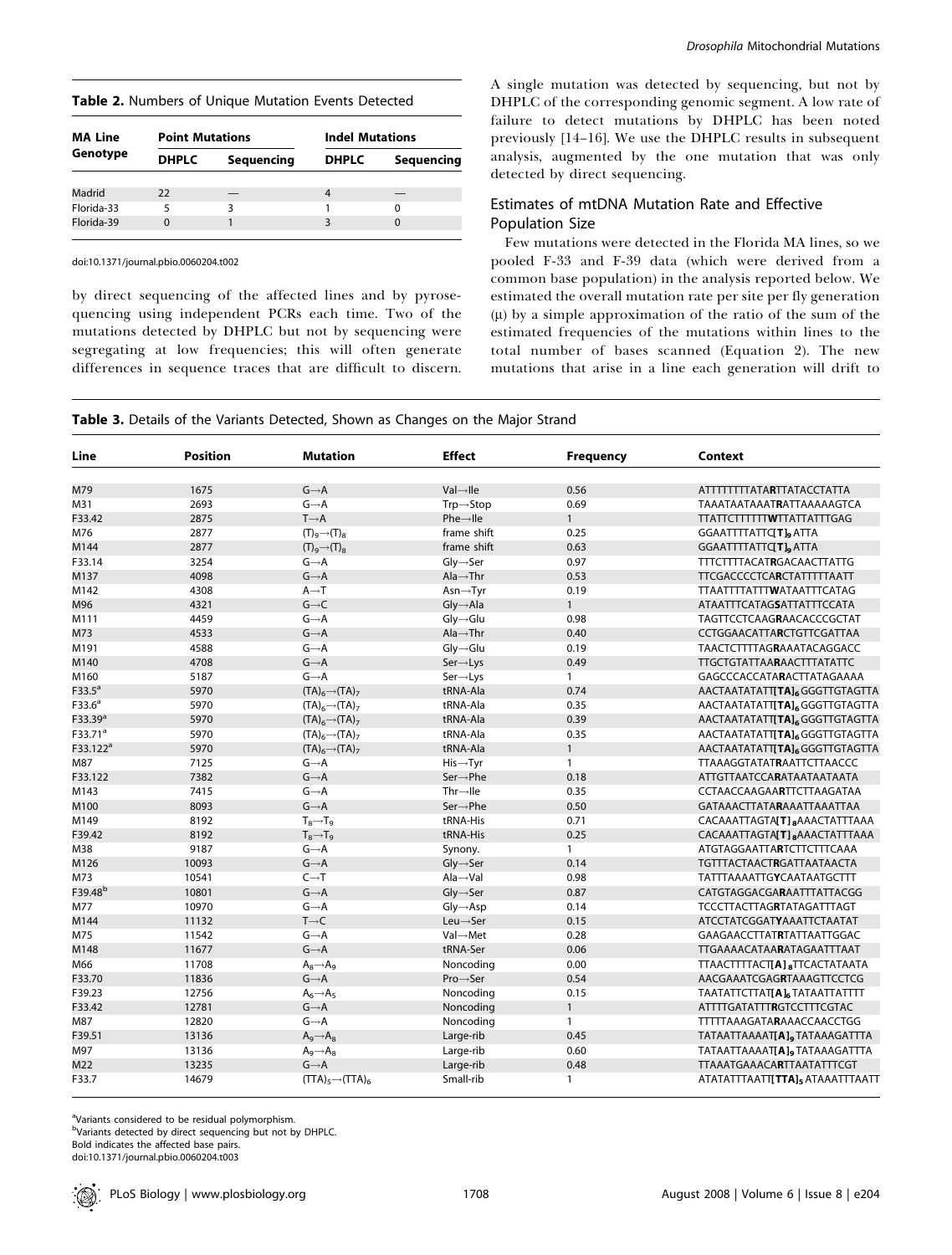

Figure 1. Distribution of Frequencies of Mutations The distribution of estimated frequencies of mutations that were detected by DHPLC, including one mutation that was detected by sequencing and not by DHPLC. doi:10.1371/journal.pbio.0060204.g001

some frequency distribution through time that is defined by the intracellular effective population size,  $N_e$  [17]. Given the observed frequency distribution of mutations segregating within lines after  $t$  generations of MA, it should then be possible to obtain joint estimates of  $N_e$  and the mutation rate, assuming neutrality. We developed such a method, based on maximum likelihood (ML), which assumes that the frequencies are known with error, where the error distribution is a truncated normal distribution with a variance of the untruncated distribution  $V<sub>E</sub>$ . The results of applying the approximate and ML methods are highly consistent in all cases (Table 4). The overall mutation rate estimates are somewhat higher in the Madrid than in the Florida lines, but a model in which the Florida and Madrid data are analysed together with the same mutation rate (but different  $N_e$  and  $V_E$ ) fits only marginally worse by ML than a model with different mutation rates (i.e., differences in  $\log L$  are equal to 0.9 and 0.0 for point mutations and for all types of mutations, respectively). Mean ML mutation rate estimates are  $6.2\times10^{-8}$  and  $1.6$  $\times$  10<sup>-8</sup> per site per fly generation for single base and indel events, respectively. These rates are about one order of magnitude higher than the estimates for the nuclear genome of the same MA lines [16]. Given our estimates of the mutation rate, we would not expect to detect mutational hotspots in our data, unless the hotspots were extremely strong.

Our results clearly demonstrate substantial heterogeneity in the mutation rate among the four nucleotides. The most striking example is the high frequency of  $G \rightarrow A$  mutations on the major strand, which is the sense strand for the majority of mitochondrial genes (Table 3). Among the single-nucleotide mutations, there is a strong transition:transversion bias of 25:3. In spite of the A+T richness of the genome  $(82\%$  for the Genbank U37541 reference sequence), there is a pronounced  $G/C \rightarrow A/T$ :A/T $\rightarrow G/C$  bias of 24:1 among the transitions. The majority of sites that were scanned are in protein-coding DNA. Of the 24 single-nucleotide mutations detected in

coding DNA, all but one were nonsynonymous (Table 3). This is explained by the mutational bias in favour of  $A+T$  and the extreme A+T richness of synonymous sites in the mitochondrial genome (i.e., 94% of codons end in T or A; [18]). There were 23 major-strand  $G \rightarrow A$  mutations, compared to only five major-strand single-nucleotide mutations of all other types  $(\chi^2 = 1 \text{ degree of freedom } (d.f.) = 11.6; p < 0.001)$ . The mean ML major-strand G $\rightarrow$ A mutation rate estimate is  $4.2 \times 10^{-7}$ (Table 4), compared to a mean estimate of  $1.2 \times 10^{-8}$  for all other single-nucleotide changes. Furthermore, in spite of the high  $A+T$  content of the genome, 24 events would increase  $A + T$  content, whereas only a single event would decrease  $A + T$ content. We cannot, therefore, obtain a precise estimate of the predicted equilibrium  $A+T$  content, although it is very close to 1. This implies that selection must maintain G and C bases in coding sequences in the D. melanogaster mitochondrial genome, possibly to enhance the efficiency and accuracy of translation [19].

#### Effective Population Size

The ML procedure estimates the effective number of maternal mitochondria transmitted to progeny. Estimates of  $N_e$  (Table 4) are in the range 13–42, which implies that drift within individuals will be important in determining the fates of new mutations, unless they have fitness effects in excess of several percent within an individual. Confidence intervals for effective size overlap between Madrid and Florida. Simulation results (see below) suggest that  $N_e$  may be underestimated if mutations of low frequency were not detected, which is undoubtedly the case.

#### Simulations

We investigated the performance of the ML inference method using simulations, in which mutations were assumed to be undetectable when their frequency within a line was below a value  $k$ . The results (Figure 2) suggest that if all mutations are detected ( $k = 0$ ), estimates of  $\mu$  and  $N_e$  are essentially unbiased. However, if mutations with low frequencies are missed (i.e.,  $k = 0.1$  or 0.2 in the cases simulated), estimates of  $\mu$  can become biased (i.e., upward or downward by  $\sim$ 30% in the cases simulated). If  $N_e \ll t$ , where t is the number of generations of MA, then most of the information to estimate  $\mu$  comes from fixed mutations, so excluding segregating mutations produces little bias. Bias becomes increasingly important as  $N_e$  approaches t (corresponding to the right hand side of the figures). Surprisingly, the bias affecting estimates of  $\mu$  is in opposite directions for  $k = 0.1$ and  $k = 0.2$ . For small values of k,  $\mu$  is underestimated because part of the distribution of mutation frequencies is missing. However, for higher values of  $k$ ,  $\mu$  can be overestimated because  $V<sub>E</sub>$  can then become numerically unstable and be dramatically overestimated, which leads to a large underestimation of  $N_e$ . In analysing the real data, we penalise implausible values of  $V_{\rm E}$ , so this problem of numerical instability did not occur. If the frequency distribution is truncated, estimates of  $N_e$  are consistently downwardly biased, particularly if the simulated  $N_e$  is large.

### **Discussion**

The *D. melanogaster* mitochondrial genome has an extremely biased base composition, containing 82% A+T. At both 2-fold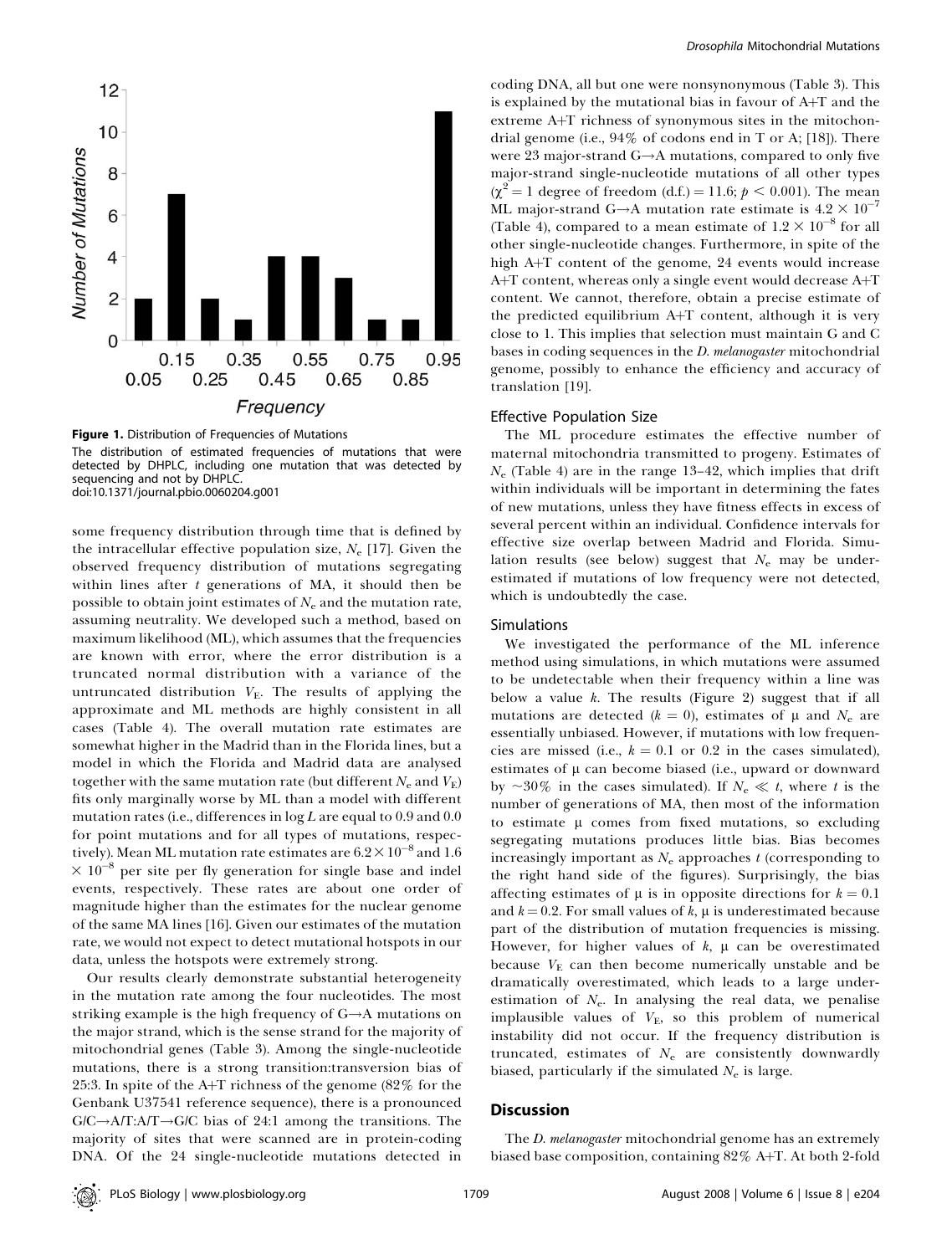| <b>Mutation Type</b> | <b>MA Line Genotype</b> | <b>Number of Mutations</b> | μ (approx) $\times$ 10 <sup>-8</sup> | $\mu$ (ML) $\times$ 10 <sup>-8</sup> [95% CL] | N <sub>e</sub> (ML) [95% CL]    |
|----------------------|-------------------------|----------------------------|--------------------------------------|-----------------------------------------------|---------------------------------|
|                      |                         |                            |                                      |                                               |                                 |
| All events           | Florida                 | 10                         | 6.3                                  | $6.3$ [2.6, 13.4]                             | 13 [7, 44]                      |
|                      | Madrid                  | 26                         | 9.2                                  | 8.1 [4.8, 13.2]                               | 42 [25, 68]                     |
| Single nucleotide    | Florida                 | 6                          | 4.5                                  | $4.3$ [1.6, 9.0]                              | 15[6, 42]                       |
|                      | Madrid                  | 22                         | 7.9                                  | 8.1 [4.4, 13.8]                               | 32 [19, 57]                     |
| $G \rightarrow A$    | Florida                 | 5                          | 32                                   | 31 [6, 53]                                    | 17 [5, 60]                      |
|                      | Madrid                  | 18                         | 55                                   | 54 [19, 71]                                   | 35 [17, 66]                     |
| $G \rightarrow C$    | Florida                 | $\mathbf 0$                | $\mathbf 0$                          |                                               | $\hspace{0.1mm}-\hspace{0.1mm}$ |
|                      | Madrid                  |                            | 5.9                                  |                                               |                                 |
| $A \rightarrow T$    | Florida                 | $\mathbf{0}$               | $\mathbf{0}$                         |                                               |                                 |
|                      | Madrid                  |                            | 0.3                                  |                                               |                                 |
| $T \rightarrow A$    | Florida                 |                            | 2.4                                  |                                               |                                 |
|                      | Madrid                  | 0                          | 0                                    |                                               |                                 |
| $T\rightarrow C$     | Florida                 | 0                          | $\mathbf 0$                          |                                               |                                 |
|                      | Madrid                  |                            | 0.24                                 |                                               |                                 |
| $C \rightarrow T$    | Florida                 | 0                          | $\mathbf 0$                          |                                               |                                 |
|                      | Madrid                  |                            | 4.5                                  |                                               |                                 |
| Indel                | Florida                 | 4                          | 1.8                                  |                                               |                                 |
|                      | Madrid                  | 4                          | 1.3                                  |                                               |                                 |

Table 4. Estimates of per Site per Generation Mutation Rates and Effective Population Size per Fly Generation for the Mitochondrial Genome

Single base changes are shown for the major strand.

CL, confidence limit.

doi:10.1371/journal.pbio.0060204.t004

and 4-fold degenerate sites, base composition is even more extreme at  $94\%$  A+T, compared to  $66\%$  A+T at 0-fold sites. On the major strand (the sense strand for nine of the 13 proteincoding genes), 4-fold degenerate sites also have conspicuous excesses of A (56%) and C (4.0%) over T (38%) and G (1.9%), respectively, and 2-fold degenerate sites have an excess of C  $(4.5\%)$  over G  $(1.1\%)$ . These genomic and strand-specific compositional biases can be understood in the light of several features of our results. First, 24/28 of our single-base mutations are  $G/C \rightarrow A/T$  (Table 3). This is consistent with the A+T bias of the genome as a whole, and especially with the bias at synonymous sites, whose composition is presumably strongly affected by mutation. Second, all but one of the 25 mutations in protein-coding sequences are nonsynonymous (Table 3). This can be attributed to the 5-fold higher  $G+C$  content at amino acid sites compared to synonymous sites, coupled with the  $G \rightarrow A$  mutation bias. The higher  $G+C$  content at amino acid sites implies that selection maintains amino acids that are encoded by G or C at the first and second codon positions. Third, the high proportion of  $G \rightarrow A$  mutations on the major strand is consistent with the higher proportion of A and C than T and G on the major strand at synonymous sites, particularly at 4-fold degenerate sites. For example, the  $Cyt b$  gene, which is encoded on the major strand, shows a substantially lower frequency of G-ending codons than the minor strand-encoded  $ND5$  gene [20]. Furthermore, there are 23 major-strand  $G \rightarrow A$ mutations, compared to only a single major-strand  $C \rightarrow T$ mutation, which is consistent with the higher proportion of C than G at 4-fold and 2-fold degenerate sites. Asymmetric mutation is believed to generate strand-specific compositional asymmetry as a result of the mechanism of replication of the mitochondrial genome, in which the minor strand remains single stranded for longer than the major strand, and is thereby more prone to mutations [21,22].

The presence of base-specific and strand-specific mutational biases in the mitochondrial genome has previously

been inferred from within- and between-species sequence comparisons [20,23,24]. Ballard [24] polarised substitutions among several members of the *D. melanogaster* subgroup using parsimony, and reports a greater number of major strand  $A \rightarrow G$  substitutions than  $G \rightarrow A$  substitutions at synonymous sites, whereas we see no  $A \rightarrow G$  mutations, and an excess of  $G \rightarrow A$  mutations at nonsynonymous sites. This difference presumably reflects the strong compositional bias at synonymous sites (which have very few G bases that can mutate to A). It may also be influenced by the tendency for parsimony to misassign changes towards the rarer base, if there is biased base composition, as is the case here [25,26]. Ballard [24] also reports a major-strand excess of synonymous  $C \rightarrow T$  substitutions compared to  $G \rightarrow A$  substitutions, whereas we saw only a single, nonsynonymous  $C \rightarrow T$  mutation (Table 3). This may partly reflect the lower frequency of major-strand synonymous G sites compared to C sites.

Synonymous-site divergence between D. simulans and D. melanogaster for the mitochondrial and nuclear genomes has been estimated to be close to 0.12 for both [10,11]. However, our estimates of the single-nucleotide mutation rate for the mitochondrial and nuclear genomes differ more than 10-fold, i.e.,  $6.2 \times 10^{-8}$  (this study) and  $5.8 \times 10^{-9}$  [16], respectively. The apparent discrepancy between the relative genome-wide mutation rates and relative synonymous site divergences can be at least partly explained by the difference in base composition between the mitochondrial genome as a whole and its synonymous sites. Mitochondrial synonymous sites are extremely A+T-rich and so are expected to mutate at a lower frequency than the mitochondrial genome as a whole, which is consistent with the low frequency of synonymous mutations that we observed (Table 3). Our high mitochondrial mutation rate estimate largely comes from mutations at nonsynonymous major-strand G sites; these are subject to strong purifying selection in nature, and this contribute little to between-species divergence.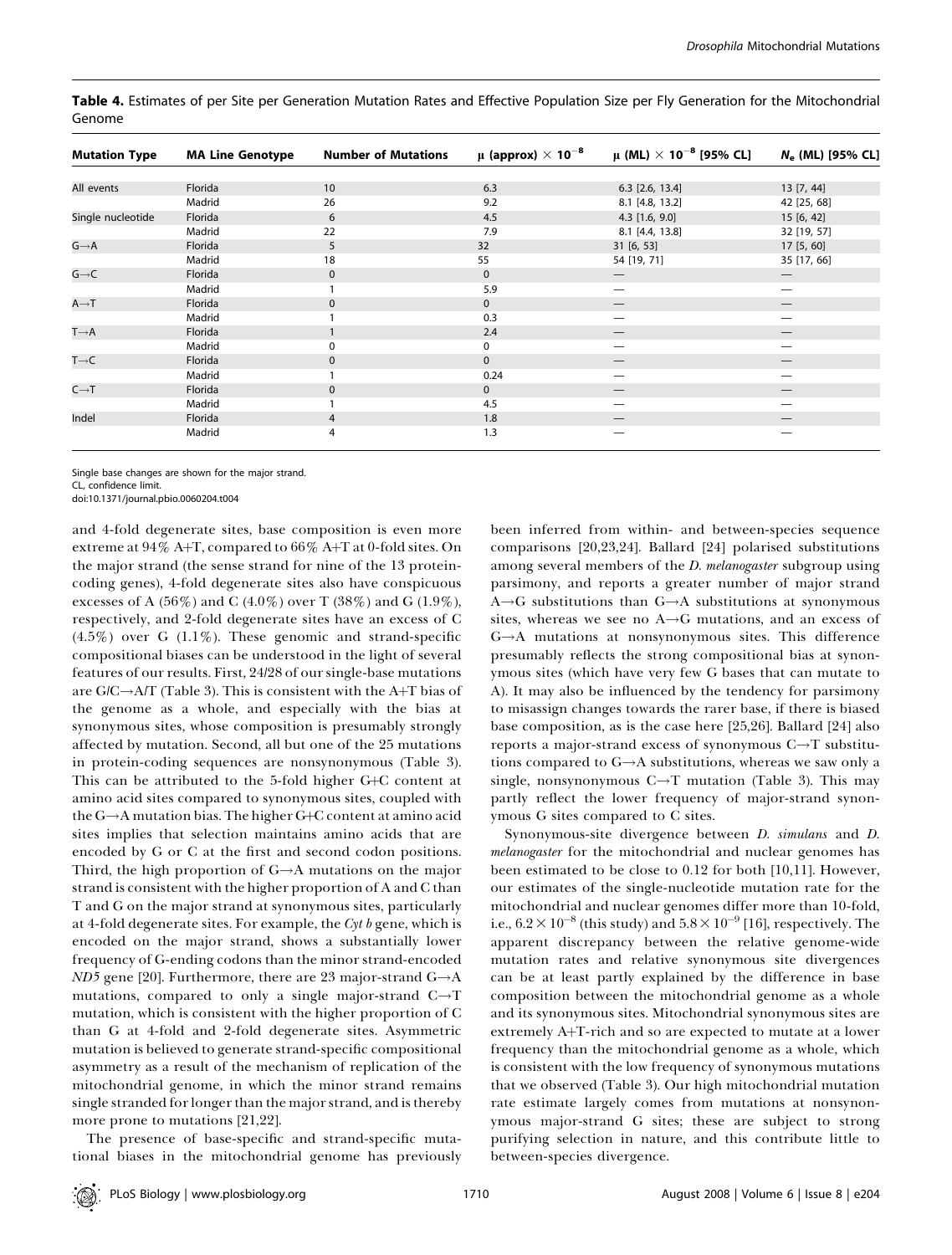

Figure 2. Simulation Results

Simulation results for the ratio of mean estimate/simulated value of  $\mu$ (upper panel) and  $N$  (lower panel) for three values of  $k$  (the frequency below which mutations are rejected) as a function of the population size simulated, N(sim). Other parameters were  $\mu = 10^{-6}$ ,  $V_{\rm E} = 0.001$ ,  $t = 200$ , and  $10<sup>5</sup>$  sites. Each point is the mean of 100 replicates. doi:10.1371/journal.pbio.0060204.g002

In humans and other species, pedigree analysis has suggested a substantially higher mitochondrial mutation rate than the rate indirectly inferred from between-species phylogenetic comparisons [4,27]. The human mitochondrial genome as a whole and the control region are much less biased in their composition than *D. melanogaster* (i.e., 56% and  $53\%$  A+T, respectively), suggesting that mutational biases are not as strong in the human mitochondrion as in D. melanogaster. This is consistent with the broad spectrum of new variants seen in human pedigree studies [4]. Mutation bias is not therefore a strong candidate to explain the difference between pedigree and phylogenetic mtDNA mutation rate estimates. Howell et al. [4] and Ho et al. [27] discuss several other possible explanations for this discrepancy, including non-neutral evolution [28].

A MA line based direct estimate of the mtDNA mutation rate was carried out by Denver et al. [29] in Caenorhabditis elegans

strain N2, using a direct sequencing approach. The estimate for the single-nucleotide mutation rate is also substantially higher than the corresponding estimate for the nuclear genome [30], and is about  $1.5\times$  higher than our estimate for the D. melanogaster mitochondrial genome. The C. elegans mitochondrial genome is A+T-rich (76%), although not as A+T-rich as the *D. melanogaster* genome (82%). However, of the 16 singlenucleotide mutations detected by Denver et al. [29] only four would increase A+T content, whereas the corresponding figure for our study is 24/28. In this respect, therefore, the outcomes of the two studies were quite different, suggesting that selection and mutation may be of different relative strengths in the two species. Only one heteroplasmic mutation was detected by Denver et al. [29] , although such events may be missed by direct sequencing, as in the present study. Alternatively, the low frequency of hetereroplasmic mutations suggests a lower effective population size for the C. elegans mitochondrial genome. Recent analysis of spontaneously arising mitochondrial mutations in MA lines of yeast (Saccharomyces cerevisiae) also supports the contention that mitochondrial mutational spectra differ substantially across species [31]. In this study, every mitochondrial base-substitutional mutation detected was in the direction of  $AT \rightarrow G/C$ , despite the strong (~84%) A/ T bias in the yeast mitochondrial genome.

Our estimate of the effective population size for the mitochondrial genome per fly generation can be compared with that of Solignac et al. [32], who studied changes in the variance of the frequency of two mtDNA alleles in the offspring of a heteroplasmic D. mauritiana female. Solignac et al. [32] estimated that the effective number of mtDNA genomes per cell generation lies between 545 and 700. Assuming that the effective population size per fly generation is inversely proportional to the cumulative drift from 7–9 germ cell divisions per individual generation [32], this gives a range for the effective number of mtDNA genomes per germ cell generation of 60–100, which is 2–3 times higher than our mean estimate of about 30 (Table 4). This difference is probably at least partly explained by a failure to detect low frequency variants in our experiment. However, Drost and Lee [33] suggest that the number of germline cell divisions is  $\sim$ 36, which implies an  $N_e$  estimate close to ours.

Under the assumption that amino acid and frameshift mutations are unconditionally deleterious, an estimate for the deleterious mutation rate per mitochondrial genome  $(U_{\text{mt}})$  can be obtained from  $\Sigma d_i/(t \times lines \times p)$ , where  $d_i$  is the observed frequency of a mutation within the MA lines (from Table 3), the summation is over amino acid-altering mutations, *lines* is the number of MA lines, and  $p$  is the proportion of amino acid sites in the mitochondrial genome that we scanned for mutations (0.64). This gives a mean estimate for the Madrid and Florida MA lines of  $U_{\text{mt}} = 8 \times$ 10<sup>-4</sup>. However, noncoding mutations are not included in this calculation, and natural selection within individuals would cause both  $\mu$  and  $U_{\text{mt}}$  to be underestimated. This is more likely to be an issue for mitochondrial mutations than for nuclear mutations because of the moderately high effective number of mitochondrial genomes within individual females.

Our analysis was limited for several reasons. First, most of the mutations we detected were segregating (i.e., heteroplasmic), and the shape of the frequency distribution of these suggests that we must have failed to detect many low-frequency mutations. The exact extent of this underestimation cannot be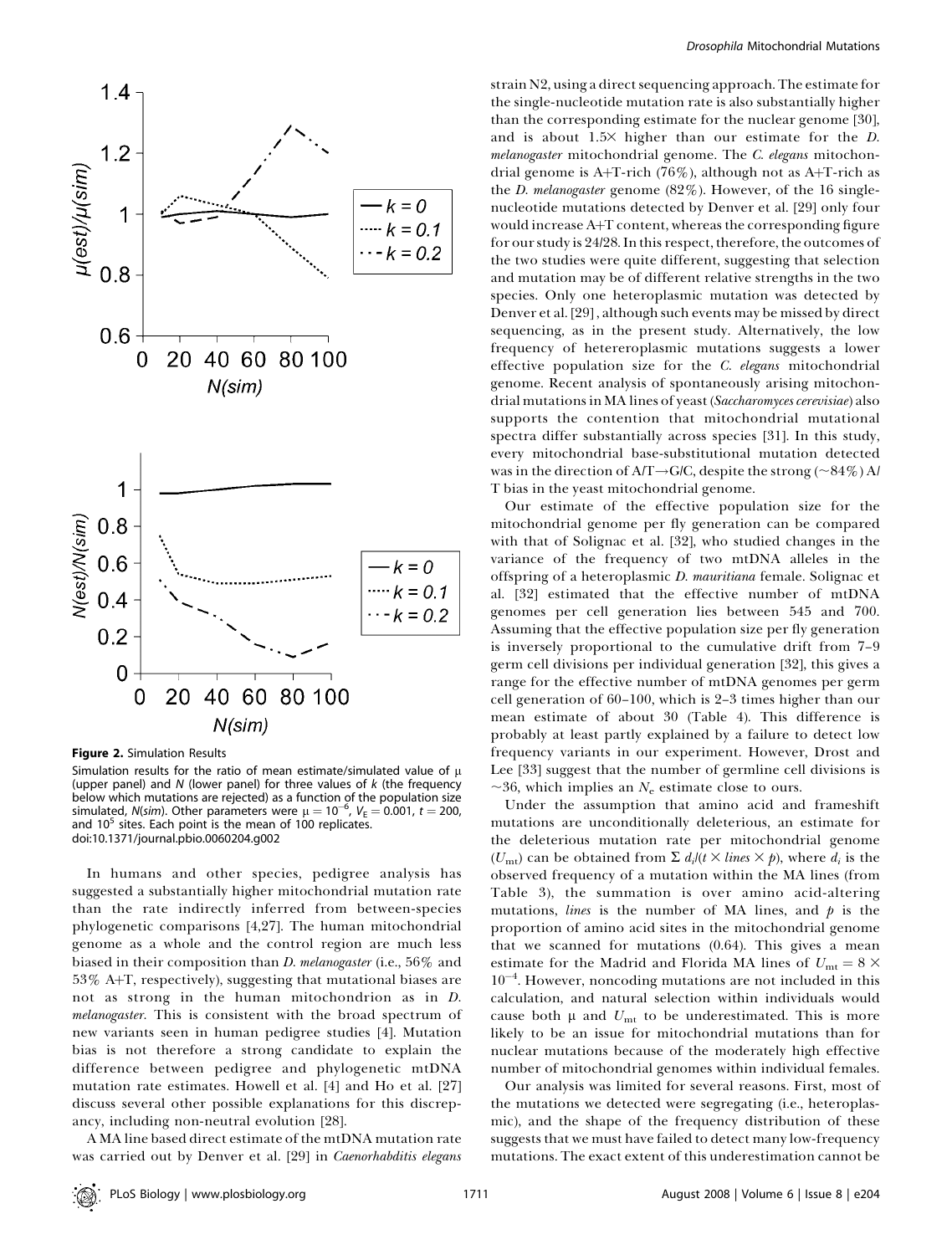determined, because we do not know the contribution of the missing part of the distribution. Second, most of the mutations are nonsynonymous, which are expected to be subject to negative selection in nature, and it is likely that at least some of these are kept at low frequencies in the MA experiments. Such negative selection on mtDNA variants has recently been demonstrated in mice [34,35]. Finally, parts of the Drosophila mitochondrial genome are so A+T-rich that we were unable to amplify and scan these regions for new mutations. The singlenucleotide mutation rate to single nucleotide events is expected to be lower in these regions than in the relatively  $G+C$ -rich regions that we were able to scan. The recent emergence of massively parallel new sequencing technologies [36,37] that, in principle, allow the sequencing of regions of arbitrary base composition at a very high depth of coverage may be better suited than the technologies used in the present study. They should allow more accurate estimation of both the frequency distribution of segregating mutations at coding and silent sites and the mutation rate.

#### Materials and Methods

Mutation accumulation lines. The mutation rate for the D. melanogaster mitochondrial genome was directly estimated in sets of MA lines of three genotypes—Madrid [38], Florida-33, and Florida-39 [39]—described in [16]. The Madrid MA line inbred progenitor was created using balancer chromosomes [40]. The Florida line progenitors were generated by 40 generations of full-sib mating [39]. The Madrid and Florida MA lines then experienced an average of 262 and 187 generations of MA, respectively. In the present analyses, four Madrid genotype lines were excluded, because the previous study on nuclear DNA had suggested breeding contamination within the experiment [16]. The two Florida MA line genotypes were derived from the same base population. Little DNA was available for several of the Madrid lines, so DNA samples from all the Madrid MA lines were amplified using a Repli-g whole-genome amplification kit (Qiagen) prior to analysis. Whole-genome amplified DNA was used for all of the DHPLC analyses, but whenever possible, sequencing was done on the original DNA samples. Whole-genome amplification used high-fidelity polymerase and a large excess of template, and does not generate mutations at a rate that would be detectable in our experiment [41]. In all cases, mutations detected by DHPLC (using whole-genome amplified DNA) were also detected by sequencing, whenever unamplified genomic DNA was used as template.

Mutation detection overview. We used two approaches to detect new mitochondrial mutations. (1) For the Florida lines, we directly sequenced amplicons of  $\sim$ 940 bp, and compared the sequence traces among lines for differences that would indicate the presence of a new mutation [29]. (2) For the Madrid and Florida lines, we used DHPLC to scan PCR-amplified segments of  $\sim$ 700 bp for new mutations, as described by Haag-Liautard et al. [16]. Mutation detection was carried out independently by DHPLC and direct sequencing. Mutations detected by DHPLC were confirmed and characterised by direct sequencing of both strands of the affected amplicon. Details of the regions screened and the primers used in each technique can be found in the supplementary material (Tables S1 and S3).

Mutation detection by direct sequencing. For each MA line, 16 amplicons were amplified by PCR, and sequenced using the primers listed in Table S3, whose sequences were kindly provided by D. Rand and D. Abt. The amplicons are partially overlapping, and cover 12,199 bp (63% of the total mtDNA molecule). None of the amplicons overlap the noncoding region containing the site of initiation of replication, which is also known as the AT-region. PCR products were on average 940 bp long (range 605-1159 bp). For each amplicon, 100 ng of template was PCR-amplified using Eppendorf MasterMix Taq, and the length and quality of products verified on 1.5% agarose gels. PCR products were sequenced in both directions, but forward and reverse sequences overlapped only slightly, so can therefore be regarded as single stranded. Sequences were compared using CodonCode Aligner (version 1.5) software. Failed and poor quality sequences were excluded from the analyses.

Mutation detection by DHPLC. Fifteen regions of the mtDNA were amplified by PCR (see Tables  $S1$  and  $S3$ ) under the conditions described by Haag-Liautard et al. [16], except that for some

amplicons giving unclear DHPLC profiles, we used Optimase Polymerase (Transgenomic) following the conditions recommended by the manufacturer. Amplicons, each 300–750 bp (average 678 bp), covered 11,428 bp (59%) of the mitochondrial DNA molecule (Table S1). We scanned the PCR-amplified segments for mutations by DHPLC using a Transgenomic Wave 3500a instrument following the methods described by Haag-Liautard et al. [16]. DHPLC was carried out using mixtures of four lines. Whenever comparison of the DHPLC traces among groups of MA lines suggested the presence of a mutation, the affected line was identified by a further round of DHPLC using all the pairwise combinations of the four lines, and these MA lines were then sequenced on both strands from new PCR products. In cases where the mutation appeared to be at a low frequency, the sequencing was repeated using an independent PCR as template to confirm its presence and its nature. In our previous study of the mutation rate in the nuclear genome, we used synthetic positive controls to measure the rate at which DHPLC fails to detect genuine fixed mutations, which was of the order of 2% [16].

Estimation of mutation frequencies. We used pyrosequencing [42] to estimate the frequencies of mutations, the majority of which appeared to be segregating within a line. PCR primers around a mutation and pyrosequencing primers were designed using the Biotage assays software. The sequence at and around the mutation was analysed with a Biotage pyrosequencing instrument, and the frequency of each allele at the defined mutation point estimated using the software provided by the manufacturer.

In some cases, it was difficult to estimate the mutant frequency by pyrosequencing (e.g., when a homopolymer was adjacent to the mutation), so we estimated the frequency based on a peak height comparison of the DNA sequence traces. We attempted to take into account the effect of the preceding base on peak height using the following procedure. Let  $\vec{U}$  be the base preceding the mutation, and X and Y be the mutant and wild type alleles at a segregating site. Within the 100 bp around the mutation, we searched for the nearest sequences UX and UY, and we measured, in that context, the height of peaks X ( $hc$ <sub>X</sub>) and Y ( $hc$ <sub>Y</sub>). These values were then compared to the actual peak heights at the polymorphic site, X ( $h p_X$ ) and Y ( $h p_Y$ ). The frequency of the mutant  $\overline{Y}$  was calculated as,

$$
d(Y) = \frac{\frac{h p_Y}{h c_Y}}{\frac{h p_Y}{h c_Y} + \frac{h p_X}{h c_X}}\tag{1}
$$

Where possible, the correction was carried out on both strands, and the frequencies averaged. In one case in which a variant was a 2 bp insertion in a microsatellite rather than a point mutation or a single-bp indel, the height of the first polymorphic base was used to estimate the mutation frequency. For mutations detected by direct sequencing, the frequency of the mutation was estimated as above, and not by pyrosequencing. We checked the performance of the above method on mutations whose frequencies were estimated both by pyrosequencing and from peak height on a sequence trace. The correspondence between the estimates (Figure 3) is generally very good (slope = 0.93;  $r^2 = 0.93$ ).

Inference of the mtDNA mutation rate and effective population size. We assumed that mutations appear in the mitochondrial genome at a rate  $\mu$  per site per generation, that  $\mu$  is sufficiently low that multiple mutation events at the same site can be ignored, and that the fates of new mutations are determined solely by genetic drift. Under a neutral model, the fixation rate at equilibrium between drift and mutation is proportional to the mutation rate [13]. The probability of ultimate fixation in a maternal lineage of a mutation  $i$  that occurred at some time in the past is proportional to its current frequency within an individual  $(d_i)$ . An estimate of the mtDNA mutation rate per fly generation after t generations of MA can therefore be obtained from

$$
\mu = \sum_{i} d_i / (tb) \tag{2}
$$

where  $b$  is the total number of mtDNA bases scanned, summed over MA lines, and the summation is over the mutation events detected. Within a set of MA lines of a given genotype, t was essentially invariant, and was assumed to be a constant. This assumes that all mutations have been detected, regardless of their frequency.

We also jointly estimated  $\mu$  and the effective number of mitochondrial genomes transmitted per female per generation  $(N_e)$ by ML. In our ML approach, we actually estimate the fraction of unmutated sites  $(f_0)$ , and from this we estimate  $\mu$ . We allow for error variation in the observed allele frequencies by modelling this as a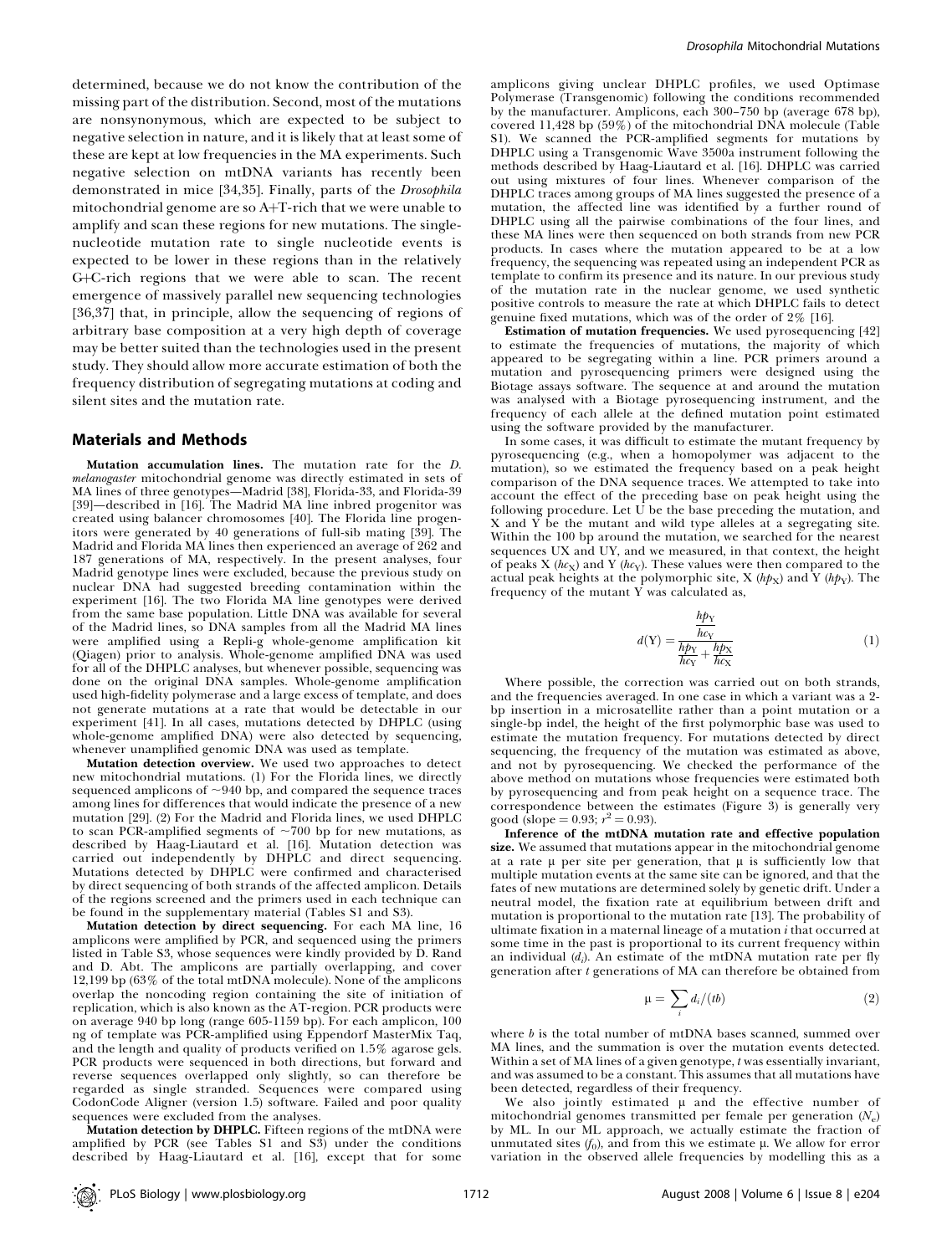

Figure 3. Estimated Mutation Frequencies for Cases in Which the Frequency Was Measured Both by Pyrosequencing and from Sequence Trace Peak Height

doi:10.1371/journal.pbio.0060204.g003

truncated normal distribution, bounded by 0 and 1. The time to coalescence of mitochondrial genomes sampled from different individuals within a line was assumed to be negligible compared to the time scale of the MA experiment and the time to coalescence of mitochondrial genomes within an individual. Males are thought to contribute a negligible proportion of mitochondrial genomes to the zygote [43,44]. In females, the drift process will depend on the number of mitochondrial genomes transmitted each germ-line mitosis and during meiosis, and this will be subject to variation. We modelled this drift process by a single parameter,  $N_e$ , which is inversely proportional to the drift experienced by the population of mitochondria within an individual each fly generation [17].

By transition-matrix methods, we generated the expected allelefrequency distribution for mutations that appeared during  $t$ generations of MA. We equate  $N_e$  to  $N$ , the size of the population modelled by the transition matrix. For a mutation appearing at a frequency of  $1/N$  at generation 0, we calculated the vector,  $\mathbf{u}(t)$ , that specifies the probabilities of the population having an allele frequency of *j*| $\bar{N}$  ( $0 \leq j \leq N$ ) at generation t using a haploid Wright-Fisher transition matrix, assuming no selection [45]. The cumulative, unscaled allele-frequency probability vector  $(v')$  for mutations that occurred in generations  $0, \ldots, t$  is then

$$
\mathbf{v}' = \sum_{j=0}^{t} \mathbf{u}(j) \tag{3}
$$

The vector  $\mathbf{v}'$  contains the unscaled cumulative frequency distribution of mutations that have actually occurred, but does not include a contribution from sites that remained unmutated over the whole experiment. The frequency of these sites,  $f_0$ , is a parameter that we estimate in the model, and was incorporated into the scaled cumulative frequency distribution vector, **v**, which is used in the likelihood computations. Writing  $\Sigma_{\mathbf{v}'} = \sum_{j=0}^{N} v'_{j}$  the elements of **v** are then scaled as follows:

$$
v_0 = f_0 + v'_0 / \Sigma_{\mathbf{v'}} \text{ and } v_j = v'_j (1 - f_0) / \Sigma_{\mathbf{v'}} \text{, } (j = 1, ..., N) \text{ (4)}
$$

The data consist of a vector **d** of estimated allele frequencies at  $m$ segregating or mutant fixed sites and the number  $n$  of wild-type fixed sites. We assumed that the allele frequencies at the wild-type fixed sites were measured without error. At the segregating and fixed mutant sites, we assumed that the observed frequencies were subject to measurement error. To model this, we assumed that frequencies have a truncated normal distribution about their expectation, where  $\phi(x|M, V_F)$  is the probability density function for the untruncated normal distribution of mean  $M$  and variance  $V<sub>E</sub>$ . The overall likelihood is the product of likelihoods of the observed frequencies

 $(d<sub>i</sub>)$  of the *m* segregating or fixed mutations. This is the weighted sum, over all possible allele frequencies in the population of size  $N$ , of the probability density of the scaled normal distribution at point  $d_i$ , given that the mean allele frequency is j/N and the error variance is  $\bar{V}_{\rm E}$ :

$$
L_{\text{mut}} = \prod_{i=1}^{m} \sum_{j=1}^{N} \left[ \frac{v_j \phi(d_i | j/N, V_{\text{E}})}{\Phi((1 - j/N)/\sqrt{V_{\text{E}}}) - \Phi(-j/(N\sqrt{V_{\text{E}}}))} \right]
$$
(5)

where  $\Phi(y)$  is the cumulative probability function for the standard normal distribution from  $-\infty$  to y, evaluated as described by Abramowitz and Stegun [46]. The denominator of Equation 5 truncates the normal distribution at 0 and 1, since frequencies outside this range cannot occur, and allocates the missing density proportionately. The likelihood for the wild-type fixed sites is simply the product, over the  $n$  unmutated sites, of the probability of a site being fixed for the wild type allele, i.e.,

$$
L_{\rm wt} = v_0^n \tag{6}
$$

and the overall log likelihood was  $log(L_{mut}) + log(L_{wt}).$ 

The number of mutant sites was generally small, so in practice the frequency distribution often contained little information to estimate  $V<sub>F</sub>$  reliably. This led to numerical problems, especially for the Florida line data for which the number of mutations detected was particularly small. To improve the stability of the inference procedure, we therefore penalised implausible  $V<sub>E</sub>$  values using a likelihood function based on the error variance inferred from five mutations for which we had two independent replicate measures of allele frequency. Only a single randomly chosen observed frequency from each of these lines is used in evaluating Equation 5, in order that each mutation received equal weight in the estimation of  $\mu$  and  $N_{\rm e}$ . The likelihood penalty function was the result of the following:

$$
L_{\text{pen}} = \prod_{i=1}^{5} \prod_{j=1}^{2} \phi(d_{ij} | \hat{M}_i, V_{\text{E}})
$$
(7)

where  $d_{ij}$  is the measured allele frequency for mutation *i*, replicate *j*, and  $\tilde{M}_i$  is the mean allele frequency for mutation *i*. The overall log likelihood was then  $log(L_{mut}) + log(L_{wt}) + log(L_{pen})$ , and was maximized as a function of the three parameters of the model, one discrete (N) and two continuous ( $f_0$  and  $V_E$ ). For all possible fixed values of  $N$  between wide limits, we maximized log likelihood as a function of  $f_0$  and  $V_E$  using a combination of a grid search and the simplex algorithm [47,48]. The global ML and its associated maximum likelihood estimates correspond to the value of  $N$  giving the highest log likelihood. Because v is scaled such that it contains contributions from  $N$  mutations each generation accumulated over  $t$  generations, the MLE of the mutation rate per site is

$$
\hat{\mu} = (1 - \hat{f}_0) / (\hat{N}t) \tag{8}
$$

where  $\hat{f}_0$  and  $\hat{N}$  are MLEs. The estimate of the effective population size of mitochondrial genomes is simply  $N_e = N$ .

Simulations. We investigated the performance of the ML procedure by simulation. For simulation parameters  $N$ ,  $t$ , and  $\mu$ , we generated  $t + 1$  cumulative allele-frequency probability vectors (v) corresponding to generations 0,..,t of MA, as described above. In each simulation run, a number of mutations was sampled from a Poisson distribution with parameter  $\mu$ tNs, where s is the total number of sites simulated (100,000 in the cases considered). For each mutation, we randomly sampled one of the  $t + 1$  allele frequency vectors with replacement, and from it randomly sampled an allele frequency with probability proportional to its density in the frequency vector. To this frequency we added a normal deviate with mean 0, variance  $V_F$ . In order to model a truncated normal distribution of frequencies, deviates were rejected until the resulting frequencies lay in the range 0...1. We analysed each simulated dataset assuming the value of  $t$ simulated, while estimating  $N$ ,  $\mu$ , and  $V_E$  as unknowns. Additionally, to assess the amount of bias induced by failing to experimentally detect low-frequency mutations, we ran simulations in which sites with mutant frequencies  $\leq k$  were excluded from the simulation output.

#### Supporting Information

Table S1. Regions of the D. melanogaster Mitochondrial Genome Scanned by DHPLC and Direct Sanger Sequencing

Found at doi:10.1371/journal.pbio.0060204.st001 (89 KB PDF).